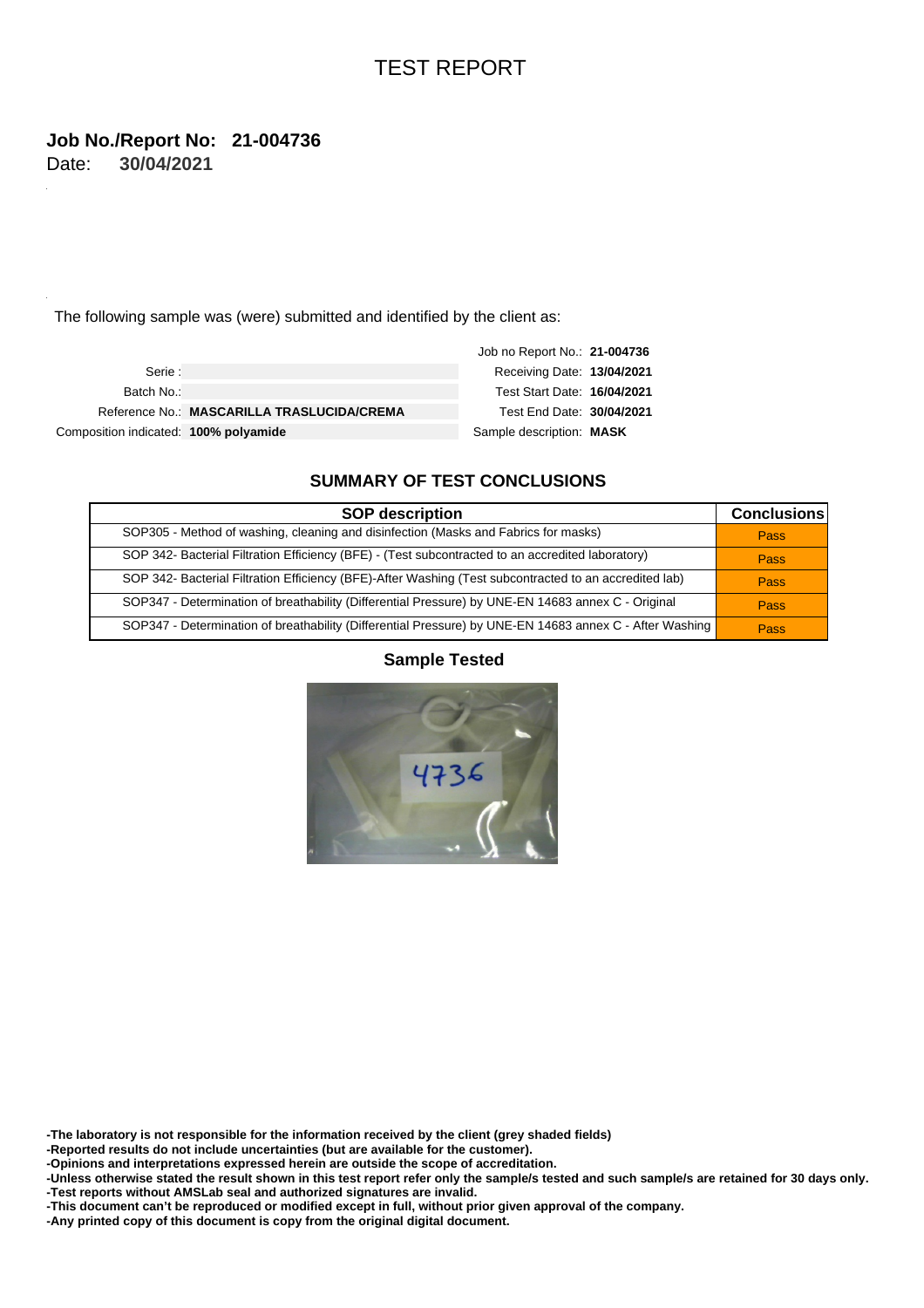#### **30/04/2021 Job No./Report No: 21-004736** Date:

### **SOP305 - Method of washing, cleaning and disinfection (Masks and Fabrics for masks)**

| ID | <b>ID AMSLab</b> | <b>Description</b>                                                    | <b>Conclusion</b> |
|----|------------------|-----------------------------------------------------------------------|-------------------|
|    | S-210414-00264   | <b>MASK TRANSPARENT (AFTER 30 WASHING CYCLES AT</b><br>$60^{\circ}$ C | <b>Pass</b>       |

|                                    | CAS | S-210414-00264 |
|------------------------------------|-----|----------------|
| Change of appearance after washing |     | Slight change  |
| Number of cycles                   |     | 30             |
| <b>Washing Temperature</b>         |     | 60°C           |
| Method                             |     |                |

Notes:

Note 1: Internal method: Washing and drying process applied based on Document from the Ministry of Health published on April 15, 2020 "Cleaning and disinfection of reusable hygienic masks"

Note 2, Washing Applied method:

- Method 1: Washing with normal detergent and water at a temperature of 60º.

- Method 2: 1:50 dilution of bleach with water for 30 minutes.

- Method 3.1: By washing machine with virucidal disinfectant (Sanytol)

- Method 3.2: By hand with virucidal disinfectant (Sanytol)

Note3:

Drying procedure used: Method A: in air

- n.a.: not applicable

Note 3 - Meaning of the grades of change of appearance:

- No change: without changes

- Slight change: there is a slight change in appearance or color.

- Moderate change: there is a moderate change in appearance or apparent defects.

- Severe change: there is a severe change in appearance or apparent serious defects.

Requierement: No change and Slight change will be considered acceptable appearance change. Moderate change and Severe change will be considered unacceptable appearance change.

Notes of change of appearance:

## **SOP 342- Bacterial Filtration Efficiency (BFE) - (Test subcontracted to an accredited laboratory)**

| שו | <b>AMSLab</b><br>ш. | Description | Conclusion |
|----|---------------------|-------------|------------|
|    | wac<br>ຼ            | NAL<br>MF   | ้สออ       |

|                                                | CAS | S-210416-00058 |
|------------------------------------------------|-----|----------------|
| <b>Test 1: Bacterial Filtration Efficiency</b> |     | 95.1           |
| Test 1: Number of Bacteria                     |     | 146            |
| Test 2: Bacterial Filtration Efficiency        |     | 95.3           |
| Test 2: Number of Bacteria                     |     | 142            |
| Test 3: Bacterial Filtration Efficiency        |     | 95.1           |

**-The laboratory is not responsible for the information received by the client (grey shaded fields)**

**-Reported results do not include uncertainties (but are available for the customer).**

**-Opinions and interpretations expressed herein are outside the scope of accreditation.**

**-Unless otherwise stated the result shown in this test report refer only the sample/s tested and such sample/s are retained for 30 days only. -Test reports without AMSLab seal and authorized signatures are invalid.**

**-This document can't be reproduced or modified except in full, without prior given approval of the company.**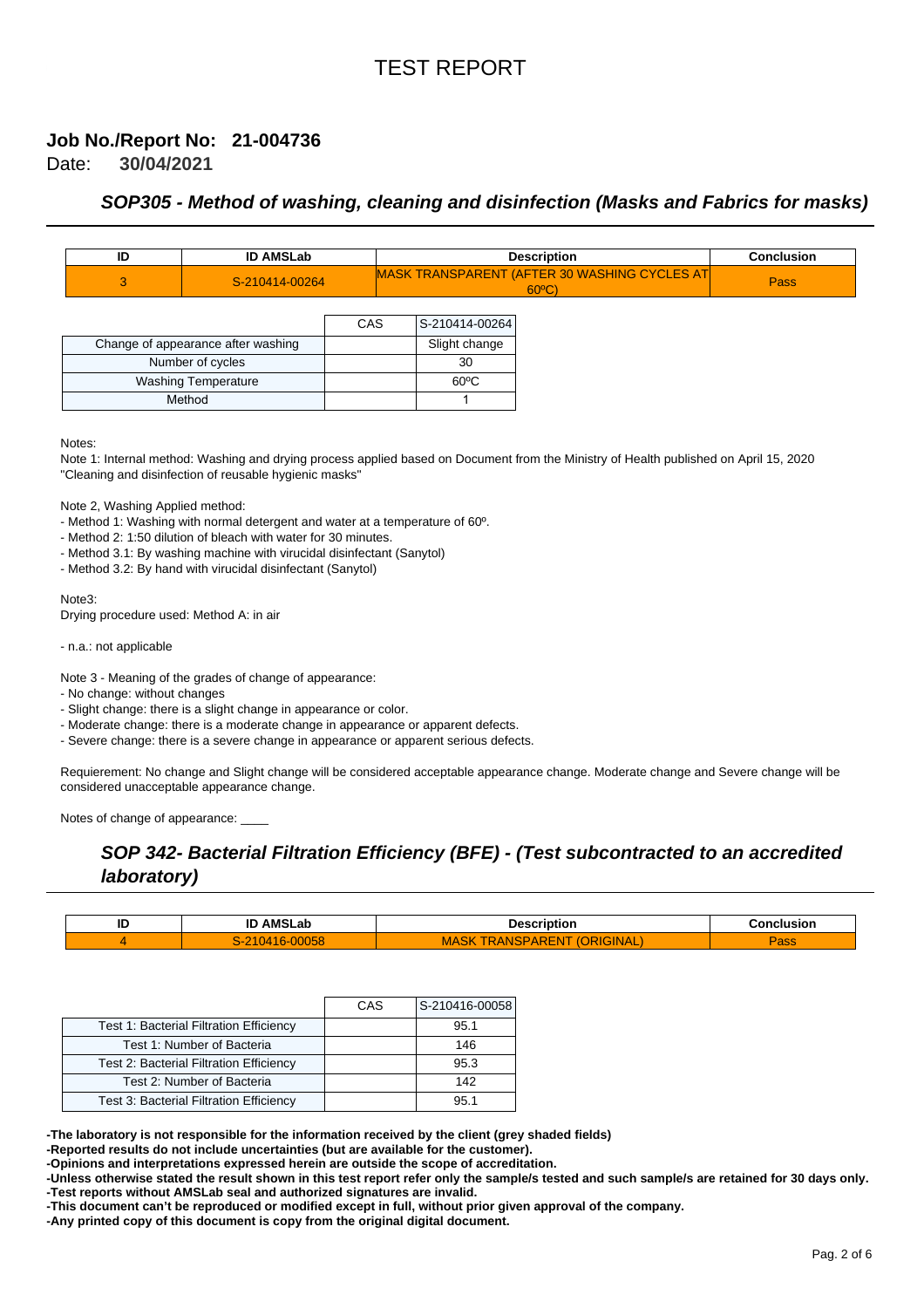#### **30/04/2021 Job No./Report No: 21-004736** Date:

|                                                | CAS | S-210416-00058 |
|------------------------------------------------|-----|----------------|
| Test 3: Number of Bacteria                     |     | 147            |
| <b>Test 4: Bacterial Filtration Efficiency</b> |     | 95.6           |
| Test 4: Number of Bacteria                     |     | 133            |
| Test 5: Bacterial Filtration Efficiency        |     | 95.3           |
| Test 5: Number of Bacteria                     |     | 141            |

Test Method: EN 14683:2019+AC:2019 (TS EN 14683+AC:2019) Annex-B / Medical Face Masks - Requirements and Test Methods

Requirements by specifications:

Spanish specification UNE 0064:2020: >=95% Spanish specification UNE 0065:2020: >= 90% European specification CWA 17553:2020: Level >= 90% and European specification CWA 17553:2020: Level >= 70%

Other requirements:

- Surgical Mask type I by UNE-EN 14683: >= 95%

- Surgical Mask type II by UNE-EN 14683: >= 98%

- Surgical Mask type IIR by UNE-EN 14683: >= 98%

Report unit Bacterial Filtration Efficiency = %

Report unit Number of Bacteria = cfu/mL

A specimen of the mask material is clamped between a impactor and an aerosol chamber. An aerosol of Staphylococcus aureus is introduced into the aerosol chamber and drawn through the mask material and the impactor under vacuum. The bacterial filtration efficiency of the mask is given by the number of colony forming units passing through the medical face mask material expressed as a percentage of the number of colony forming units present in the challenge aerosol.

Test Flow Rate: 28,3 L/min Test Flow Time: 2 minute Sample Sizes: 10x10 cm2 Microorganism: Staphylococcus aureus ATCC 6538 Bacterial concentration (cfu/ml): 5x10E5 cfu/ml Incubation conditions: 24 hour,  $35C \pm 2C$ Positive control sample average of number of Bacteria (C): 3.0x10E3 cfu/ml

(\*) Test subcontracted and accredited laboratory (EKOTEKS LABORATUVAR VE GÖZETM HZMETLER A. .) for medical mask for tests (EN 14683). Results in subcontracted report number: 21013541

The Turkish Accreditation Agency (TURKAK) is signatory to the multilateral agreements of the European co-operation for the Accreditation (EA) and of the International Laboratory Accreditation (ILAC) for the Mutual recognition of test reports.

EKOTEKS LABORATUVAR VE GÖZETM HZMETLER A. . Deney Laboratuvar, is accredited by TURKAK under registration number (AB-0583- T) for ISO 17025:2017 as test laboratory.

## **SOP 342- Bacterial Filtration Efficiency (BFE)-After Washing (Test subcontracted to an accredited lab)**

| ID | <b>ID AMSLab</b> | <b>Description</b>                                              | Conclusion |
|----|------------------|-----------------------------------------------------------------|------------|
|    | S-210416-00059   | MASK TRANSPARENT (AFTER 30 WASHING CYCLES AT<br>$60^{\circ}$ C) | Pass       |

|                                                | CAS | S-210416-00059 |
|------------------------------------------------|-----|----------------|
| Test 1: Bacterial Filtration Efficiency        |     | 95.0           |
| Test 1: Number of Bacteria                     |     | 150            |
| <b>Test 2: Bacterial Filtration Efficiency</b> |     | 95.1           |
| Test 2: Number of Bacteria                     |     | 148            |

**-The laboratory is not responsible for the information received by the client (grey shaded fields)**

**-Reported results do not include uncertainties (but are available for the customer).**

**-Opinions and interpretations expressed herein are outside the scope of accreditation.**

**-Unless otherwise stated the result shown in this test report refer only the sample/s tested and such sample/s are retained for 30 days only. -Test reports without AMSLab seal and authorized signatures are invalid.**

**-This document can't be reproduced or modified except in full, without prior given approval of the company.**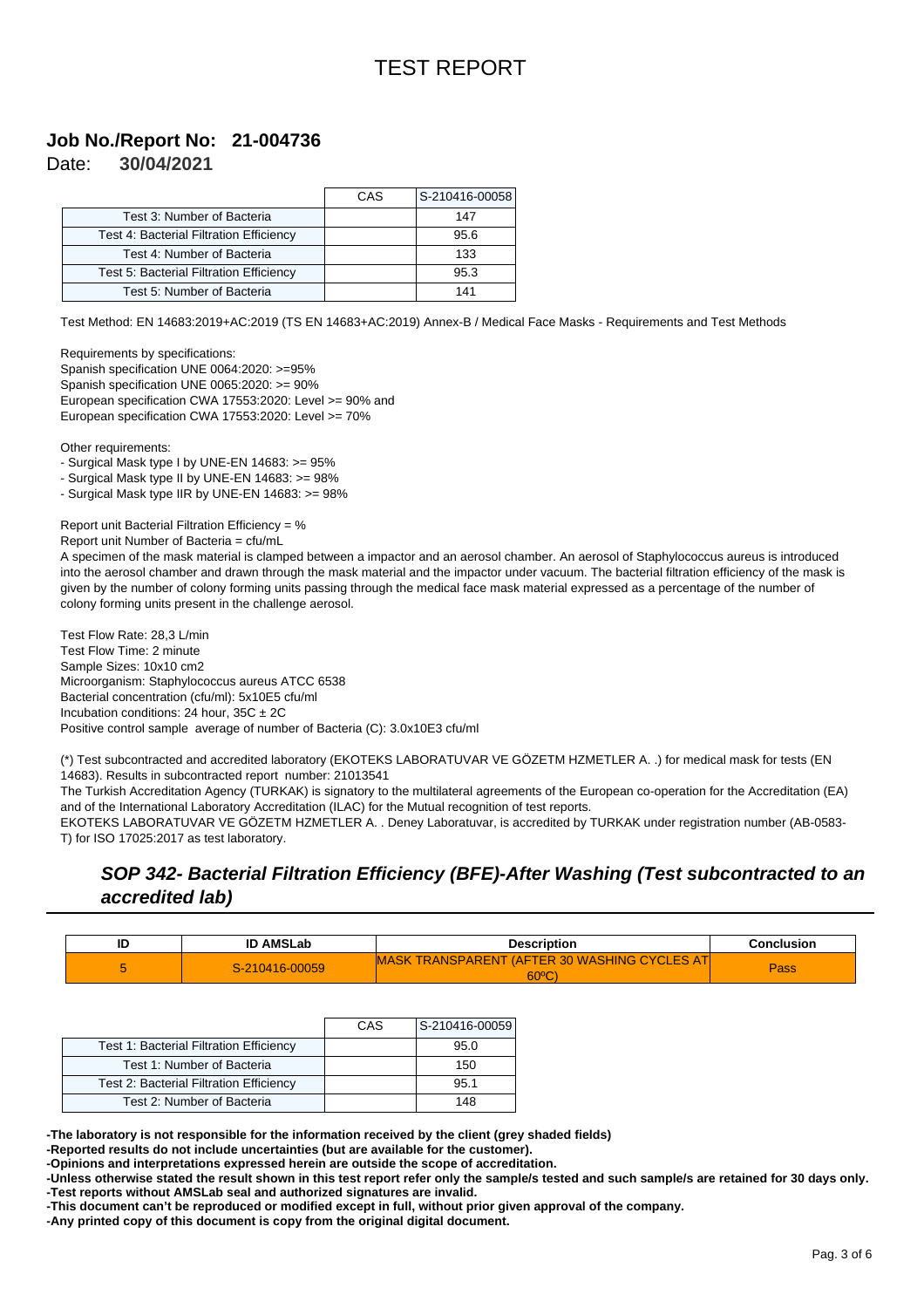#### **30/04/2021 Job No./Report No: 21-004736** Date:

|                                         | CAS | S-210416-00059 |
|-----------------------------------------|-----|----------------|
| Test 3: Bacterial Filtration Efficiency |     | 95.0           |
| Test 3: Number of Bacteria              |     | 150            |
| Test 4: Bacterial Filtration Efficiency |     | 95.1           |
| Test 4: Number of Bacteria              |     | 147            |
| Test 5: Bacterial Filtration Efficiency |     | 95.1           |
| Test 5: Number of Bacteria              |     | 148            |

Test Method: EN 14683:2019+AC:2019 (TS EN 14683+AC:2019) Annex-B / Medical Face Masks - Requirements and Test Methods

Requirements by specifications: Spanish specification UNE 0064:2020: >=95% Spanish specification UNE 0065:2020: >= 90% European specification CWA 17553:2020: Level >= 90% and European specification CWA 17553:2020: Level >= 70%

Other requirements:

- Surgical Mask type I by UNE-EN 14683: >= 95%

- Surgical Mask type II by UNE-EN 14683: >= 98%

- Surgical Mask type IIR by UNE-EN 14683: >= 98%

Report unit Bacterial Filtration Efficiency = %

Report unit Number of Bacteria = cfu/mL

A specimen of the mask material is clamped between a impactor and an aerosol chamber. An aerosol of Staphylococcus aureus is introduced into the aerosol chamber and drawn through the mask material and the impactor under vacuum. The bacterial filtration efficiency of the mask is given by the number of colony forming units passing through the medical face mask material expressed as a percentage of the number of colony forming units present in the challenge aerosol.

Test Flow Rate: 28,3 L/min Test Flow Time: 2 minute Sample Sizes: 10x10 cm2 Microorganism: Staphylococcus aureus ATCC 6538 Bacterial concentration (cfu/ml): 5x10E5 cfu/ml Incubation conditions: 24 hour,  $35C \pm 2C$ Positive control sample average of number of Bacteria (C): 3.0x10E3 cfu/ml

(\*) Test subcontracted and accredited laboratory (EKOTEKS LABORATUVAR VE GÖZETM HZMETLER A. .) for medical mask for tests (EN 14683). Results in subcontracted report number: 21013542

The Turkish Accreditation Agency (TURKAK) is signatory to the multilateral agreements of the European co-operation for the Accreditation (EA) and of the International Laboratory Accreditation (ILAC) for the Mutual recognition of test reports.

EKOTEKS LABORATUVAR VE GÖZETM HZMETLER A. . Deney Laboratuvar, is accredited by TURKAK under registration number (AB-0583- T) for ISO 17025:2017 as test laboratory.

### **SOP347 - Determination of breathability (Differential Pressure) by UNE-EN 14683 annex C - Original**

| ID | $\cdots$<br>IE<br>AM.<br>. .<br>-aı | --- | sior |
|----|-------------------------------------|-----|------|
|    | $\sim$                              | ∼   |      |

**-The laboratory is not responsible for the information received by the client (grey shaded fields)**

**-Reported results do not include uncertainties (but are available for the customer).**

**-Opinions and interpretations expressed herein are outside the scope of accreditation.**

**-Unless otherwise stated the result shown in this test report refer only the sample/s tested and such sample/s are retained for 30 days only. -Test reports without AMSLab seal and authorized signatures are invalid.**

**-This document can't be reproduced or modified except in full, without prior given approval of the company.**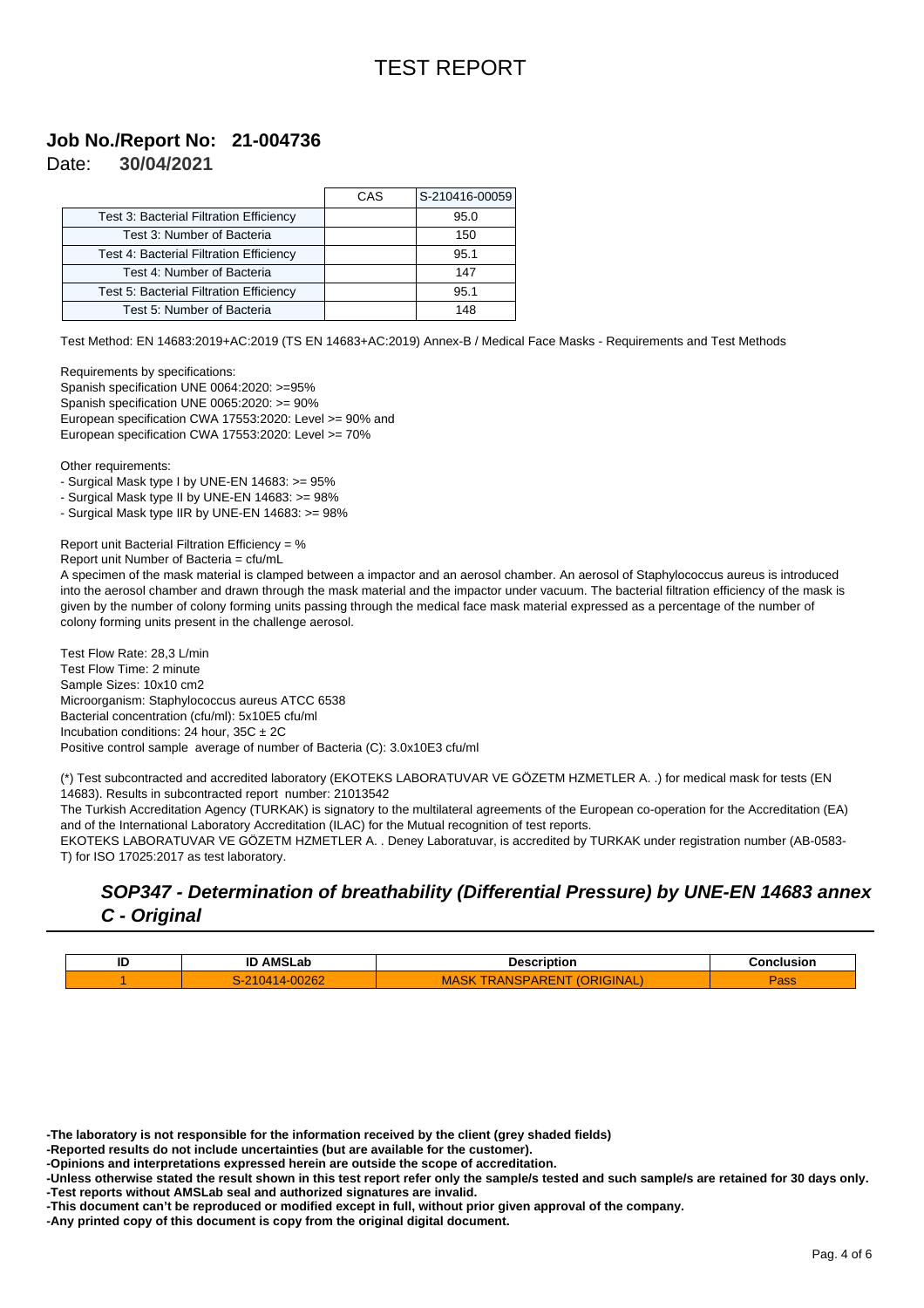# **Job No./Report No: 21-004736**

|                   | <b>BREATHABILITY RESULTS (DIFFERENTIAL PRESSURE)</b> |          |        |         |         |                                       |              |
|-------------------|------------------------------------------------------|----------|--------|---------|---------|---------------------------------------|--------------|
| <b>TEST PIECE</b> | A1 (Pa)                                              | A2 (Pa)  | A3(Pa) | A4 (Pa) | A5 (Pa) | <b>AVERAGE VALUE (Pa)</b>             | $P$ (Pa/cm2) |
|                   | <1                                                   | -1       | <1     | <1      | -1      | 1.0                                   |              |
|                   | $<$ 1                                                | -1       | <1     | <1      | <1      | 1.0                                   |              |
|                   | $<$ 1                                                | ^>       | ا>     | ا>      | $\lt'$  | 1.0                                   |              |
|                   | <1                                                   | $\leq$ 1 | ا>     | <1      | $\lt'$  | 1.0                                   |              |
| 5                 | <1                                                   | ~        | <1     | <1      | <1      | 1.0                                   | <1           |
|                   |                                                      |          |        |         |         | <b>AVERAGE</b>                        | ≺1           |
|                   |                                                      |          |        |         |         | <b>STANDARD DEVIATION (25 VALUES)</b> | 0.0          |

**30/04/2021** Date:

#### Notes:

Note 1: Applied standard UNE-EN 14683:2019+AC:2019 Annex C for breathability (Differential Pressure)

Note 2: For requirements: Spanish Specification UNE 0064-1, 0064-2, 0065 and European Specification CWA 17553

Note 3: Size of test specimen: 4.9 cm2

Note 4: Tested area of the test specimen: 2.5 cm

Note 5: Flow of air:  $(8 \pm 0.2)$  l/min

Note 6: Report Unit: Pa and P (Pa/cm2)

Note 7: Number of samples tested: 5 / Number of measurements: 5

Note 8: Conditioned samples: 4 hours at (21  $\pm$  5) °C and (85  $\pm$  5) %HR

Note 9: A: sample area tested

Note 10: n.a. = not applicable

Requirements by specifications:

- Non-reusable Hygienic Mask by UNE 0064-1-2: < 60 Pa/cm2

- Reusable Hygienic Mask by UNE 0065: < 60 Pa/cm2

- European specification CWA 17553:2020: <= 70 Pa/cm2

Other requirements:

- Surgical Mask type I by UNE-EN 14683: < 40 Pa/cm2

- Surgical Mask type II by UNE-EN 14683: < 40 Pa/cm2

- Surgical Mask type IIR by UNE-EN 14683: < 60 Pa/cm2

Specific Notes:

(\*\*) The result is out of specifications

## **SOP347 - Determination of breathability (Differential Pressure) by UNE-EN 14683 annex C - After Washing**

| IC | <b>ID AMSLab</b> | Description                                                            | Conclusion |
|----|------------------|------------------------------------------------------------------------|------------|
|    | S-210414-00263   | <b>MASK TRANSPARENT (AFTER 30 WASHING CYCLES AT)</b><br>$60^{\circ}$ C | Pass       |

**-Reported results do not include uncertainties (but are available for the customer).**

**-Opinions and interpretations expressed herein are outside the scope of accreditation.**

**<sup>-</sup>The laboratory is not responsible for the information received by the client (grey shaded fields)**

**<sup>-</sup>Unless otherwise stated the result shown in this test report refer only the sample/s tested and such sample/s are retained for 30 days only. -Test reports without AMSLab seal and authorized signatures are invalid.**

**<sup>-</sup>This document can't be reproduced or modified except in full, without prior given approval of the company.**